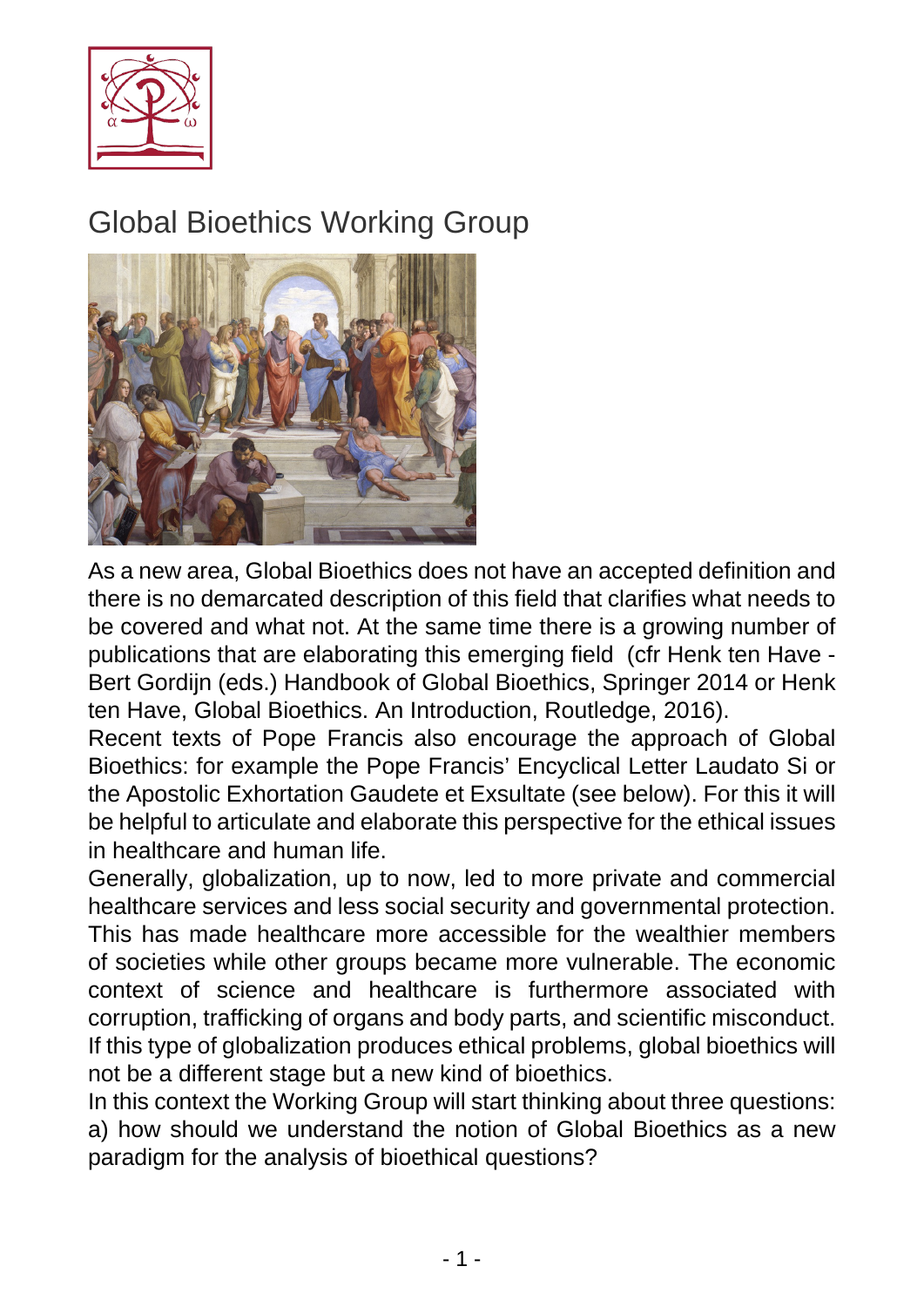b) what do we think are the main topics central to the material articulation of global bioethics?

c) how does each particular perspective (cultural, religious etc.) inform the agenda of global bioethics?

To reflect: Pope Francis' Gaudete et Exsultate

Ideologies striking at the heart of the Gospel

100. I regret that ideologies lead us at times to two harmful errors. On the one hand, there is the error of those Christians who separate these Gospel demands from their personal relationship with the Lord, from their interior union with him, from openness to his grace. Christianity thus becomes a sort of NGO stripped of the luminous mysticism so evident in the lives of Saint Francis of Assisi, Saint Vincent de Paul, Saint Teresa of Calcutta, and many others. For these great saints, mental prayer, the love of God and the reading of the Gospel in no way detracted from their passionate and effective commitment to their neighbours; quite the opposite.

101. The other harmful ideological error is found in those who find suspect the social engagement of others, seeing it as superficial, worldly, secular, materialist, communist or populist. Or they relativize it, as if there are other more important matters, or the only thing that counts is one particular ethical issue or cause that they themselves defend. Our defence of the innocent unborn, for example, needs to be clear, firm and passionate, for at stake is the dignity of a human life, which is always sacred and demands love for each person, regardless of his or her stage of development. Equally sacred, however, are the lives of the poor, those already born, the destitute, the abandoned and the underprivileged, the vulnerable infirm and elderly exposed to covert euthanasia, the victims of human trafficking, new forms of slavery, and every form of rejection. We cannot uphold an ideal of holiness that would ignore injustice in a world where some revel, spend with abandon and live only for the latest consumer goods, even as others look on from afar, living their entire lives in abject poverty.

102. We often hear it said that, with respect to relativism and the flaws of our present world, the situation of migrants, for example, is a lesser issue. Some Catholics consider it a secondary issue compared to the "grave" bioethical questions. That a politician looking for votes might say such a thing is understandable, but not a Christian, for whom the only proper attitude is to stand in the shoes of those brothers and sisters of ours who risk their lives to offer a future to their children. Can we not realize that this is exactly what Jesus demands of us, when he tells us that in welcoming the stranger we welcome him (cf. Mt 25:35)? Saint Benedict did so readily, and though it might have "complicated" the life of his monks, he ordered